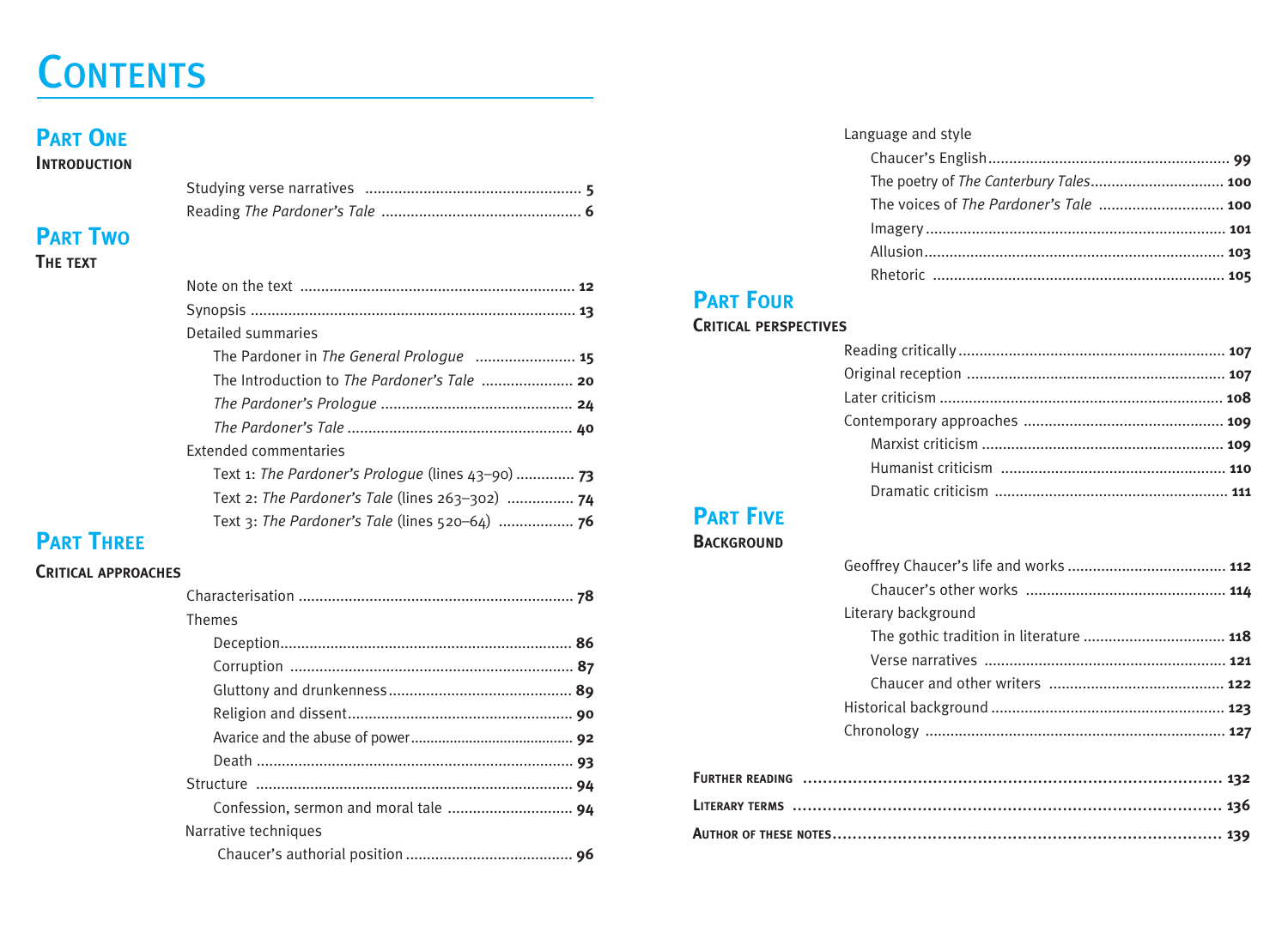## **CRITICAL APPROACHES**

**CONTEXT** Another well known character from *The Canterbury Tales*, the openly sensual Wife of Bath, is good example of a character drawn from estate satire. Her character is based largely on the stereotypical image of domineering wives popular in **misogynist** literature dealing with the imagined miseries of marriage.

## **CHARACTERISATION**

We cannot judge the characters Chaucer creates in *The Pardoner's Tale* by the same standards we would employ to assess protagonists in a modern work of fiction. In the Middle Ages the works of fiction that existed often treated characters as **allegorical** figures: they **personified** ideas such as 'Virtue' or 'Innocence'. Death personified was a major figure of this general type. These were symbolic figures, not intended to represent complex fictional human characters. Other types were derived from folk traditions or classical tales. These were often defined almost entirely by their role in a story: the revenger, the hero, the honest man, the corrupt official, for example. Other characters were the 'stock' figures from a popular type of story known as **estate satires**. These featured variations of a standard and recognised cast defined by their employment and social standing. The **genre** was **satirical** insofar as these characters always embodied failings, and estate satires were built around these.

The degree to which Chaucer depicted recognisable everyday people was unique in the literature of the Middle Ages. The vividness of his characters, especially their voices when they speak directly within the poetry of *The Canterbury Tales*, is often regarded as the work's most enduring quality. Chaucer is more than a satirist, although some of the characters in *The Canterbury Tales*, for example the Friar who loves the good life more than prayer, could be drawn from estate satires. His stories contain or imply moral dimensions, but again the range and complexity of his characterisation shows that he is much more than a moralist using allegorical figures to expound moral themes. One of Chaucer's greatest achievements is his range of characters in *The Canterbury Tales*. They show him to be a brilliant and genial observer of humanity in all its goodness and badness, glory and folly.

#### **THE PARDONER**

There is only one figure that we would regard as a fully-developed character in *The Pardoner's Tale:* the eponymous Pardoner himself. We learn a great deal about him, mostly from his own 'confessions' but also from Chaucer, standing back as an observer. He does this chiefly through his description of the Pardoner in *The General Prologue*. We also gain some understanding of the Pardoner from remarks made to him by other pilgrims. Critics regard the Pardoner as the most complex and fully realised character in all of *The Canterbury Tales* (see **Part Four: Critical perspectives**).

The voice of the Pardoner – loud, upbeat, **rhetorically** confident and unabashed – sings out from every line of his Tale. He is sure of everything he says and convinced that he has the skill to hold an audience with his personal confession, **sermonising** and storytelling. He is confident that he will always create the effect upon them that he intends (which is why he is so shocked at the Host's outburst at the end of the Tale).

The Pardoner explains to the pilgrims with brazen honesty what he does and why. He cheats simple country parsons and their congregations because he wants their money to fund a comfortable life for himself. No detailed motivation for this is provided, as we might expect from a character in a modern novel. A modern novelist might for example reveal that the Pardoner grew up in poverty next to a cathedral where clergymen lived lives of plenty and this made him angry and determined to revenge himself on religion. Background information like this might even make us feel sympathy for the Pardoner. But such detail does not fit with either the cultural context of *The Canterbury Tales* or the Pardoner's character – he does not feel the need to justify himself to the pilgrims. In contrast to medieval verse narratives and dramas, revenge tragedies, a genre of dramatic writing that reached its height in the Elizabethan theatre, operated on the notion of a wrong needing to be righted. Although these plays were written two centuries after Chaucer in a more sophisticated literary context, their protagonists were generally driven by much simpler motives than any we could imagine for the complex character of the Pardoner.

**CHECK** THE BOOK Dramatist Cyril Tourneur (also spelt Turnour or Turner, 1575–1626) is known to have created two **revenge tragedies**, the best known of which, *The Revenger's Tragedy* (1607), is a very good example of the **genre**. Violent and gloomy, it deals with the revenge of Vendice for the murder of his mistress by a morally degenerate duke.